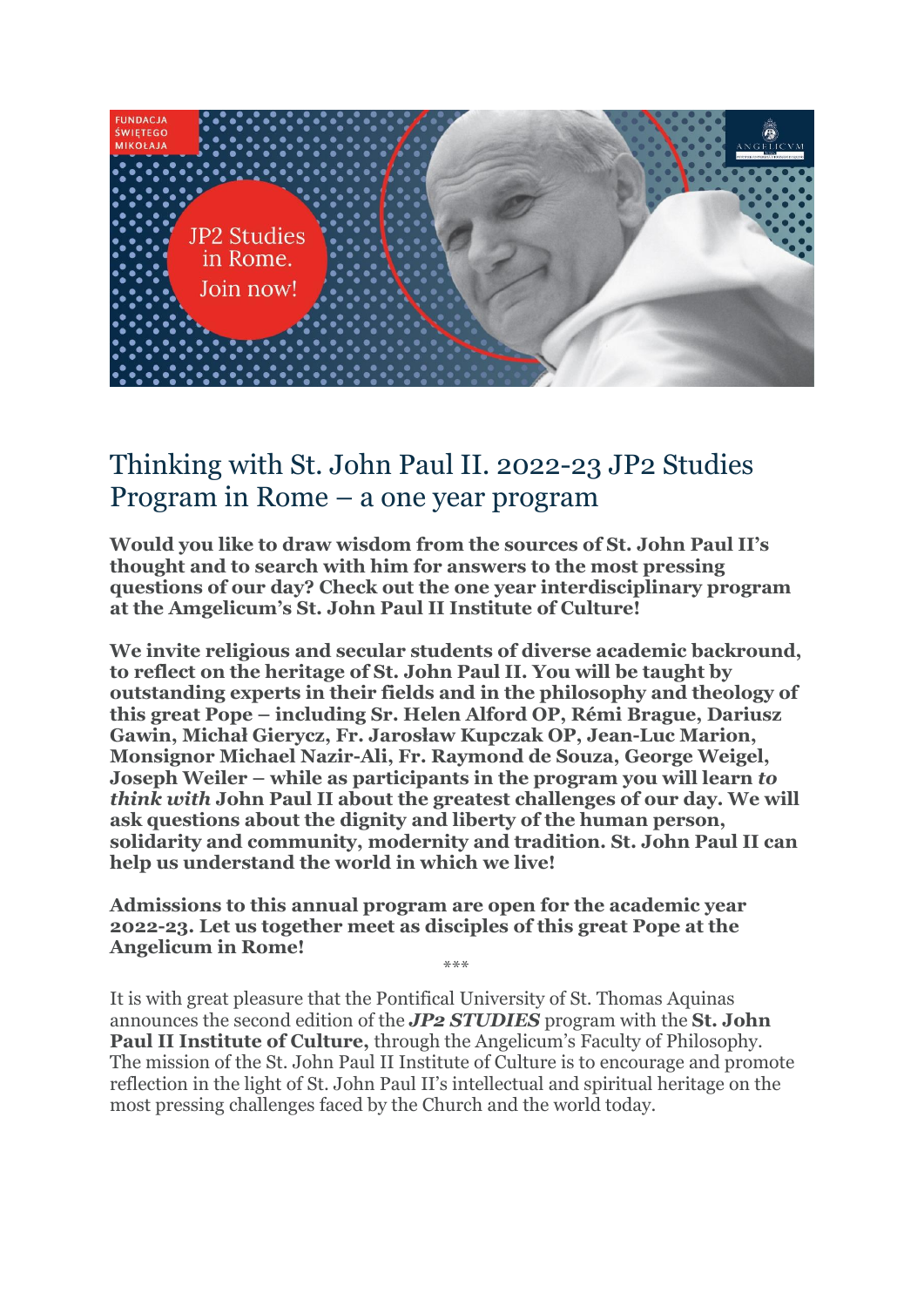## *FOR WHOM?*

The program has been created for students od diverse walks of life, interested in deepening their knowledge about the life, work and teaching of St. John Paul II. The program is geared towards clergy, religious and laity alike, especially:

- seminarians, priests and members of religious communities,
- graduate students,
- researchers and academics,
- catechists.
- journalists specializing in subjects of faith and the Church.

#### *WHAT SUBJECTS?*

During two semesters, the program will cover over 230 hours of lectures and seminars, including required and elective courses, in which the student will be able to obtain up to 50 ECTS credits. The courses will be grouped in three blocks:

## 1. **THINKING ON ST. JOHN PAUL II**

**Foundational courses** covering the life and work of John Paul II, the times in which he grew up, as well as the most important elements of his teaching in philosophy, theology and the social sciences. Course offerings for the 2021/22 academic year:

- *"JP2 – Life, Work and Historical Context"* **Prof. George Weigel** (Ethics and Public Policy Center, Washington, D.C.)
- *"JP2 – Philosophy"* **Fr. Dr. Cezary Binkiewicz OP** (Angelicum)
- *"JP2 – Most Important Theological Issues"* **Fr. Prof. Jarosław Kupczak OP** (Pontifical University of John Paul II, Krakow)
- *"JP2 – Social Teaching"* **Sr. Prof. Helen Alford OP** (Angelicum),

**Prof. Michał Gierycz** (Cardinal Stefan Wyszyński University, Warsaw)

# 2. **THINKING WITH ST. JOHN PAUL II**

**Additional lectures and practical courses** organized by the St. John Paul II Institute of Culture focusing on key issues and challenges for the contemporary world and Church in the light of St. John Paul II's teaching: These will include special lectures by visiting professors invited to the Angelicum:

- *"Revelation and Phenomenality"* **Prof. Jean-Luc Marion** (University of Chicago),
- *"The emergence of the notion of person in the West and human dignity, equality and liberty in Christian and secular thought"* – **Monsignor Dr. Michael Nazir-Ali** (Oxford Centre for Training, Research, Advocacy and Dialogue),